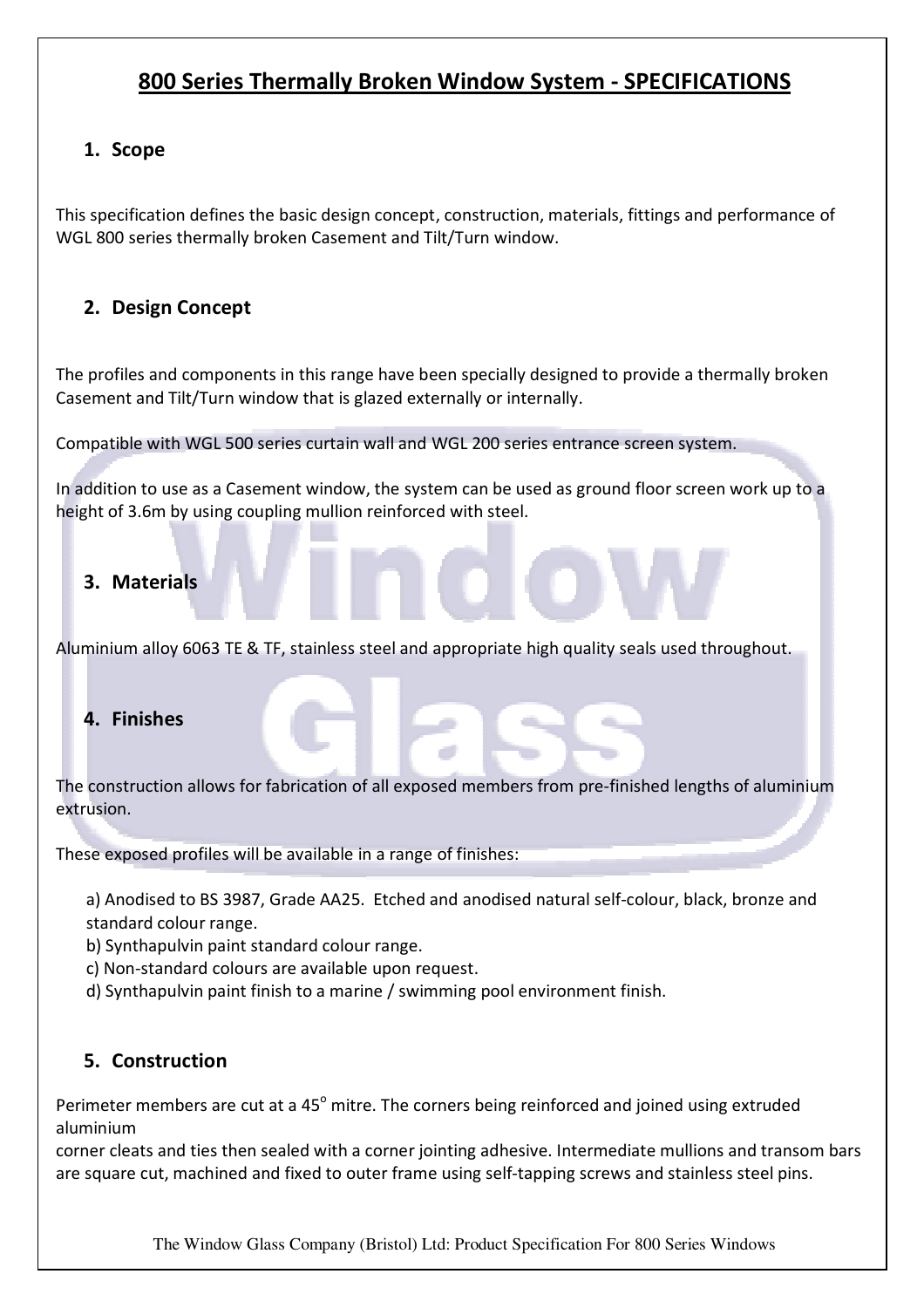### 6. Hardware

Side and top hung projecting vents are fitted as standard with friction hinges and either cockspur handles or espagnolette bar and handle. Tilt and turn windows with specialised gear is also accommodated. A parallel hinge option is also available.

# 7. Glazing/Infill

The range has been designed for a basic 28mm glass or panel thickness.

Glass is set against rubber retaining gasket set into a groove in the bead/frame, with internal locking wedge gasket completing the glazing. Glazing gaskets are manufactured from BS7412 trade standard TPE material with silicon lubricant. TPE material can be used with self-cleaning glass, such as Pilkington Active. The glass is then held in place with either WGL835 or 837 clip-in spring bead depending on glass thickness.

## 8. Performance (weather)

The construction allows for a very effective inside seal between glass and aluminium. This, combined with pressure equalised drainage, means that a correctly installed window system will be completely watertight. The system having been tested in house up to the test pressure 'class 600Pa' as specified in BS 6375: Part 1: 1989 for water, air permeability and wind resistance.

The system has also been tested by a UKAS accredited testing facility, for water, air permeability and wind resistance and passed BS 6375: Part 1:2004.

### 9. Important note

Profiles must be used in their insulated form (thermally broken) to conform to Part `L` of the building regulations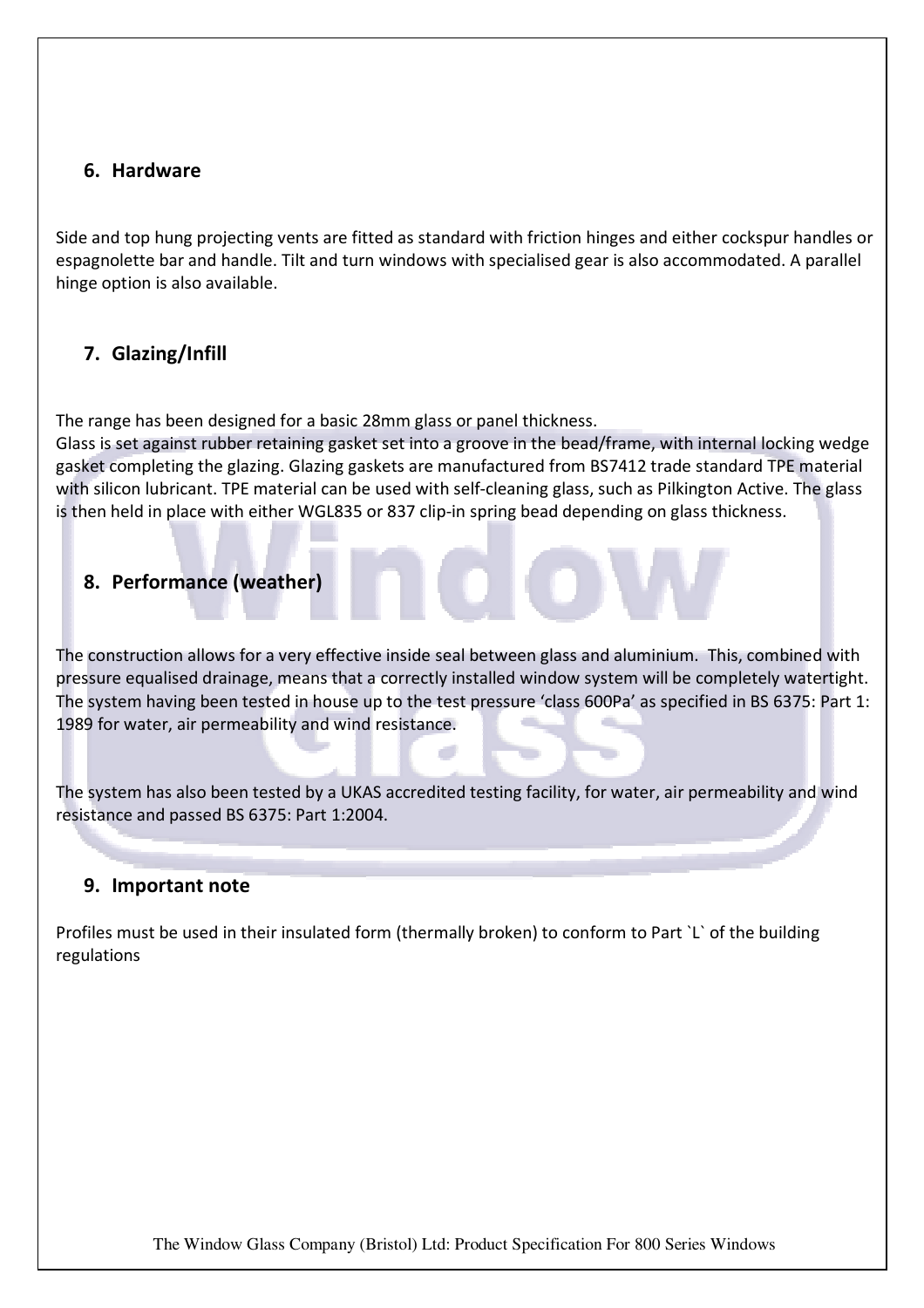#### SIZE LIMITATIONS - Casement Vents

Vent height / width is measured from rebate to rebate. All hinges used must have a **stack height of 17mm** 

| Max vent | Hinge size       |                | Opening        | Restricted   | Man`f     |
|----------|------------------|----------------|----------------|--------------|-----------|
| weight   |                  | Angle          | angle for      | Angle        |           |
| (kg)     |                  |                | Restricted     |              | (D)Def er |
|          |                  |                | Hinges         |              | (N) Nico  |
| 12.      | $204$ mm $(8")$  | $65^\circ$     |                |              | D/N       |
| 16       | $255$ mm $(10")$ | $80^\circ$     |                |              | D/N       |
| 20       | $305$ mm $(12")$ | $80^\circ$     | $65^\circ$     | $14^{\circ}$ | D/N       |
| 21       | $408$ mm $(16")$ | $80^\circ$     | $59^\circ$     | $10^{\circ}$ | D/N       |
| 26       | $510$ mm $(20")$ | $50^\circ$     | $50^\circ$     | $8^{\circ}$  | D/N       |
| 40       | $608$ mm $(24")$ | $37.5^{\circ}$ | $37.5^{\circ}$ |              | D/N       |
| 50       | $608$ mm $(24")$ | $27^\circ$     |                |              | Def only  |
|          |                  |                | Opening        |              | $7^\circ$ |

### Normal duty hinges (using **Defender (D) / Nico (N) Hinges)**  $\sim$  Top Hung

#### Normal duty hinges (using **Defender (D) / Nico (N) Hinges)**  $\sim$  Side Hung

| Max vent<br>width<br>(mm) | Max vent<br>weight<br>(kg) | Hinge size       | Opening<br>Angle | Angle of<br>opening<br>(restricted) | Restricted<br>Angle | Man'f<br>$(D)$ Def er<br>(N) Nico |
|---------------------------|----------------------------|------------------|------------------|-------------------------------------|---------------------|-----------------------------------|
| 601                       | 22                         | $305$ mm $(12")$ | $60^\circ$       | $58^\circ$                          | $13^{\circ}$        | D/N                               |
| 701                       | 24                         | $408$ mm $(16")$ | $60^\circ$       | $58^\circ$                          | $11^{\circ}$        | D/N                               |
| 1901                      | 30                         | $408$ mm $(16")$ | $90^\circ$       |                                     |                     | Def only                          |
| <sup>2</sup> 1000         | 40                         | $408$ mm $(16")$ | $60^{\circ}$     |                                     |                     | Def only                          |

### Heavy duty hinges (using **Sterling Hinges)**  $\sim$  Top Hung

| Max vent<br>width<br>(mm) | Vent<br>height<br>(mm) | Max vent<br>weight<br>(kg) | Hinge size       | Opening<br>Angle |
|---------------------------|------------------------|----------------------------|------------------|------------------|
| 2000                      | 267-635                | 37                         | 262mm(10")       | $50^\circ$       |
| 2000                      | 636-787                | 45                         | 313mm(12")       | $50^\circ$       |
| 1800                      | 788-1090               | 55                         | $415$ mm $(16")$ | $50^{\circ}$     |
| 1650                      | 1091-1500              | 75                         | 567mm(22")       | $45^\circ$       |
| 1100                      | 1501-1800              | 100                        | 680mm(26")       | $20^{\circ}$     |

*Note:* **Minimum** opening sash size for crimping, is 400mm overall sash. Sash sizes below this may need to be screwed & glued together at the corners.

*Note:* Minimum sash height for hinge and restrictor or restricted hinge is 375mm

> **Maximum** sizes of vent can be exceeded provided opening movement of vent is permanently restricted suitability to be confirmed with technical department.

### *Note:*

\*\*Heavy duty 608mm (24") top hung hinge reference is EDTH24 \*NB. 24"restricted Max vent h't  $=1300$ mm

The Window Glass Company (Bristol) Ltd: Product Specification For 800 Series Windows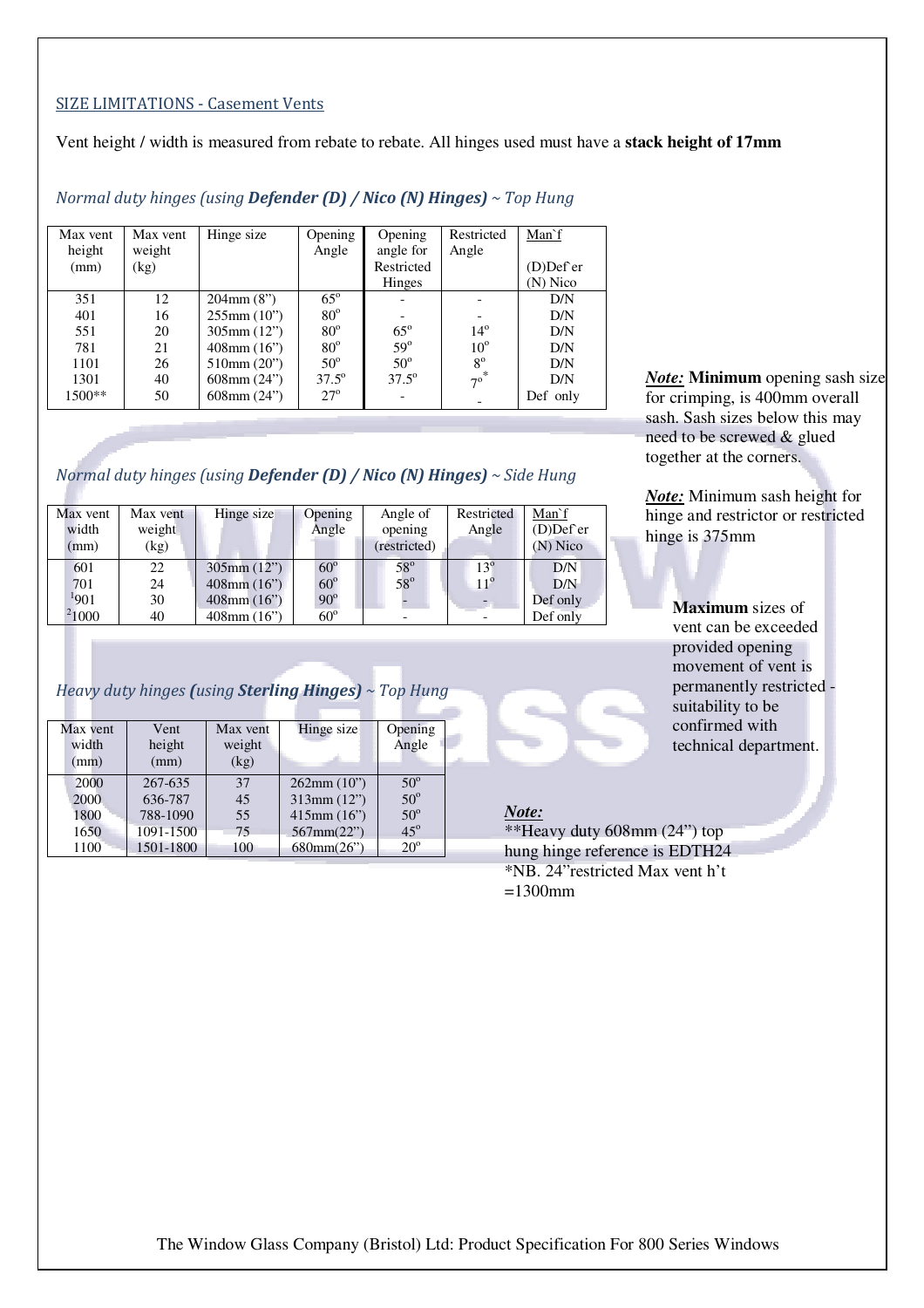### Heavy duty hinges (using **Sterling Hinges**)  $\sim$  Side Hung

| Max vent<br>width<br>(mm) | Vent<br>height<br>(mm) | Max vent<br>weight<br>(kg) | Hinge size       | Opening<br>Angle |
|---------------------------|------------------------|----------------------------|------------------|------------------|
| 661                       | 1550                   | 38                         | 262mm(10")       | $85^\circ$       |
| 838                       | 1725                   | 55                         | $415$ mm $(16")$ | $60^\circ$       |

#### Bottom Hung Open Out

Casement sash WGL 815 can also be used with butt hinges to provide bottom hung open out vents.

Maximum sash width  $\sim 1800$ mm

Maximum sash height  $\sim 1000$ mm

Maximum sash weight ~ 50kg

### **SIZE LIMITATIONS** – **Top Hung Vents –WGL815**

Top hung vents with a sash size of more than 1500mm must be fitted with shoot bolt locking with `wrap around` corner espagnolette (250mm extensions must be used with rebates over 1400mm). Night vent facilities are NOT compatable with 'wrap around' corner espagnolette.

#### **SIZE LIMITATIONS** - **Tilt and Turn (Tilt First).**

Concealed Tilt and Turn hardware is recommended for use on the 800 series Tilt Turn system. Hardware height / width sizes are measured from sash rebate to rebate (eurogroove to eurogroove).

Maximum sizes permissable for Tilt/Turn hardware is: ( For single pane sashes) Sash rebate size Height =  $2000$ mm. (weight limited to 100 kg) Sash rebate size Width = 1400mm. (ratio limitation – width of gear must not exceed 1.5x the height) NB. Any intermediate rails on sashes to be detailed with georgian bar or external trims unless otherwise approved.

Tilt Only (Open in)

Concealed Tilt only hardware is recommended for use on the 800 series Tilt system. Hardware height / width sizes are measured from sash rebate to rebate (eurogroove to eurogroove).

Maximum sizes permissable for Tilt hardware is: Sash rebate size Height =  $1400$ mm. (weight limited to 80 kg) Sash rebate size Width  $= 1400$ mm.

Turn Only (Open in)

Concealed Turn only hardware is recommended for use on the 800 series Turn system. Hardware height / width sizes are measured from sash rebate to rebate (eurogroove to eurogroove).

#### *Note:*

Maximum sizes permissable for Turn hardware is: Sash rebate size Height =  $1400$ mm. (weight limited to 80 kg) Sash rebate size Width  $= 1400$ mm.

- 1. Heavy duty 408mm (16") side hung hinge reference is EDSM16HA-SP
- 2. Heavy duty hinge
	- reference is EDSH16

Parallel window (Open out)

Parallel hinge hardware is used on the 800 series parallel window system. Hardware height / width sizes are measured from sash rebate to rebate (eurogroove to eurogroove).

Maximum sizes permissable for Parallel hardware is: Sash rebate size Height =  $2916$ mm. (weight limited to  $80 \text{ kg}$ ) Sash rebate size Width  $= 1416$ mm.

The Window Glass Company (Bristol) Ltd: Product Specification For 800 Series Windows